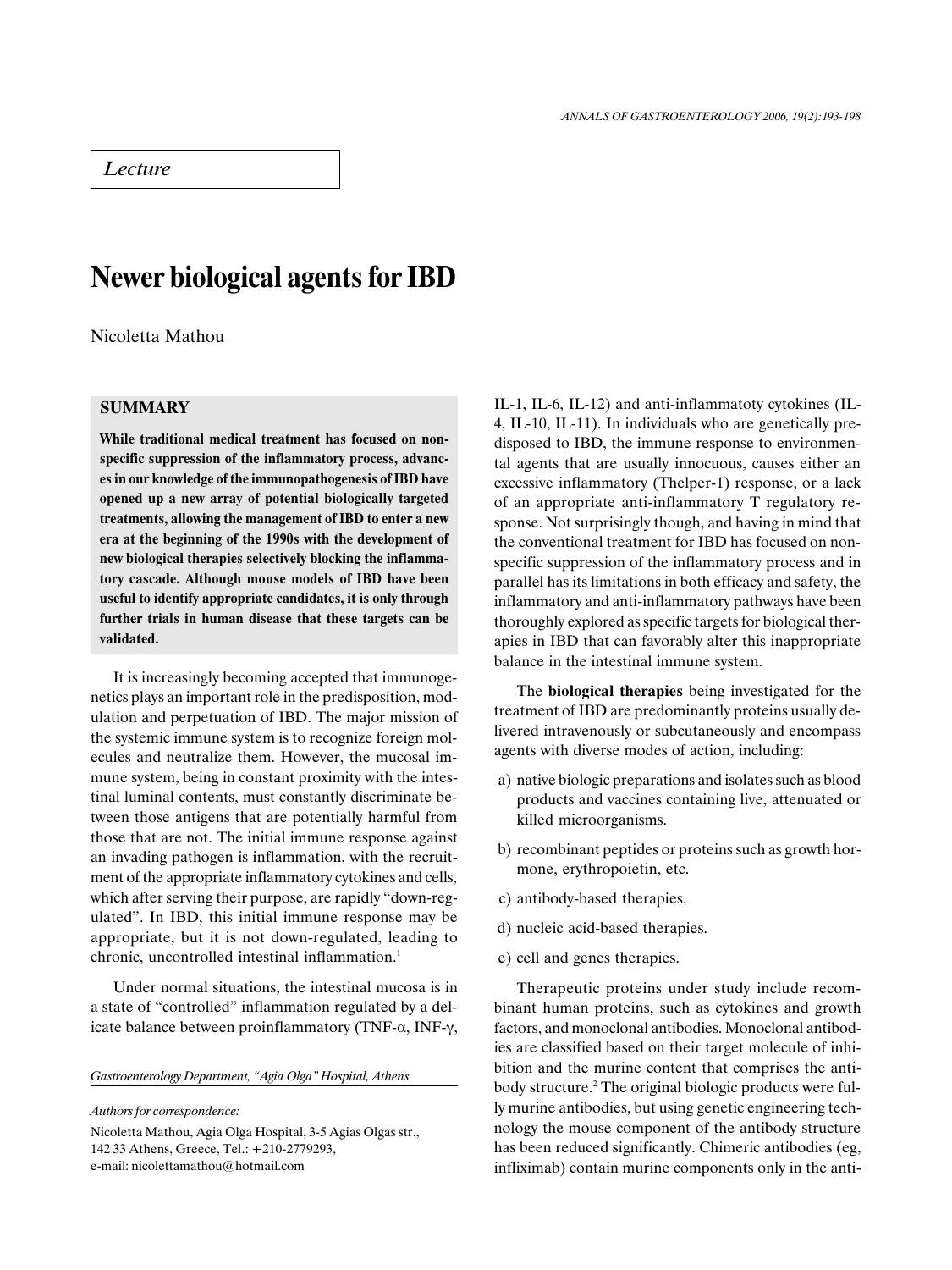gen binding variable region of the antibody (25%), with the constant region being fully human (75%). A humanized antibody (eg, CDP571) is 95% human protein. Finally, a fully human monoclonal antibody (eg, adalimumab) can now be generated in transgenic mice.

In addition to monoclonal antibody technology, another molecular approach to neutralize an inflammatory protein is through the creation of a receptor fusion protein. With this approach the actual cell surface receptor that binds to a protein, such as TNF, is fused to the constant region of an immunoglobulin molecule (eg, etanercept).

The currently available and under investigation biological agents for IBD are summarized in *table 1*.<sup>14-18</sup>

Table 1. Biological agents for IBD

- 1. Proinflammatory cytokines inhibitors Anti-TNF monoclonal antibodies: infliximab, CDP571, CDP870, adalimumab Soluble TNF receptors: etanercept, onercept Anti-IL-6 receptor antibody Anti-IL-12 monoclonal antibody Anti-IFN-γ monoclonal antibody: HuZAF 2. Anti-inflammatory cytokine mediators
	- IL-10, IL-11 Recombinant IL-10: rHuIL-10 Ex vivo IL-10 gene transfer to vectors

3. Adhesion molecule inhibitors

Anti-a4 integrin monoclonal antibody: natalizumab Anti-a4â7 integrin monoclonal antibody: LDP-02 Antisense oligonucleotide to intercellular adhesion molecule -1: ISIS 2302

## 4. T-cell inhibitors

Cyclosporine A Anti-CD3 monoclonal antibody: visilizumab Anti-CD25 monoclonal antibodies: daclizumab, basiliximab

5. Cell-based therapies

Extracorporeal photoimmunotherapy Adsorption apheresis

- Autologous stem cell bone marrow transplantation
- 6. Signal transduction inhibitors
- P38 mitogen-activated protein kinase inhibitor: CNI-1493
- 7. Transcription factor inhibitors Antisense oligonucleotide to P65 nuclear factor-Kb
- 8. Hematopoietic growth factors Granulocyte-macrophage colony-stimulating factor: sargramostatim Granulocyte colony-stimulating factor: filgrastim

## PROINFLAMMATORY CYTOKINE INHIBITORS

## Anti TNF therapies

TNF has received considerable attention as a therapeutic target in IBD. TNF plays a central role in the innate immune system's response against viral and bacterial infections and it represents an early and pivotal mediator of inflammation.

#### Infliximab

Among the various biologic agents, infliximab has received the most attention and is the only biologic agent approved in the US and Europe for the treatment and maintenance of the remission of patients with moderate to severe Crohn's disease unresponsive to conventional therapy, and for patients with actively draining fistulas.

Infliximab is a chimeric IgG1 monoclonal antibody, binding with high affinity to soluble and transmembrane TNF.

The first randomized placebo-controlled trial of infliximab focused on response rates after a single-blind infusion. A decrease in the CDAI of >70 points was observed in 65% of the patients treated with infliximab, compared with a 17% response in the placebo group, with the highest response rate at the dose of 5mg/kg  $(81\%)(3)$ .

Patients who maintained their response 8 weeks after being treated were re-randomized at week 12 to placebo or infliximab every 8 weeks for four additional infusions. A significant difference was seen in the rate of remission at week 44 (52,9% infliximab vs 20% placebo; p=0.013), suggesting that repeated doses of infliximab may provide useful maintenance therapy.

These results were confirmed in a large study (AC-CENT I) in which 573 patients with a CDAI score of at least 220 were enrolled.<sup>4</sup>

Infliximab has been shown additionally to heal endoscopic lesions in Crohn's disease patients, unlike earlier studies on corticosteroids.<sup>5</sup>

To establish whether infliximab is an effective maintenance therapy for patients with fistulae, a double-blind, randomized, placebo-controlled, multicentre trial was performed in 306 Crohn's patients with actively draining fistulae of at least 3 months duration. At the end of the study, the time to loss of response was significantly longer for patients received infliximab than those who received placebo ( $>40$  vs 14 weeks;  $p < 0.001$ ).<sup>6</sup>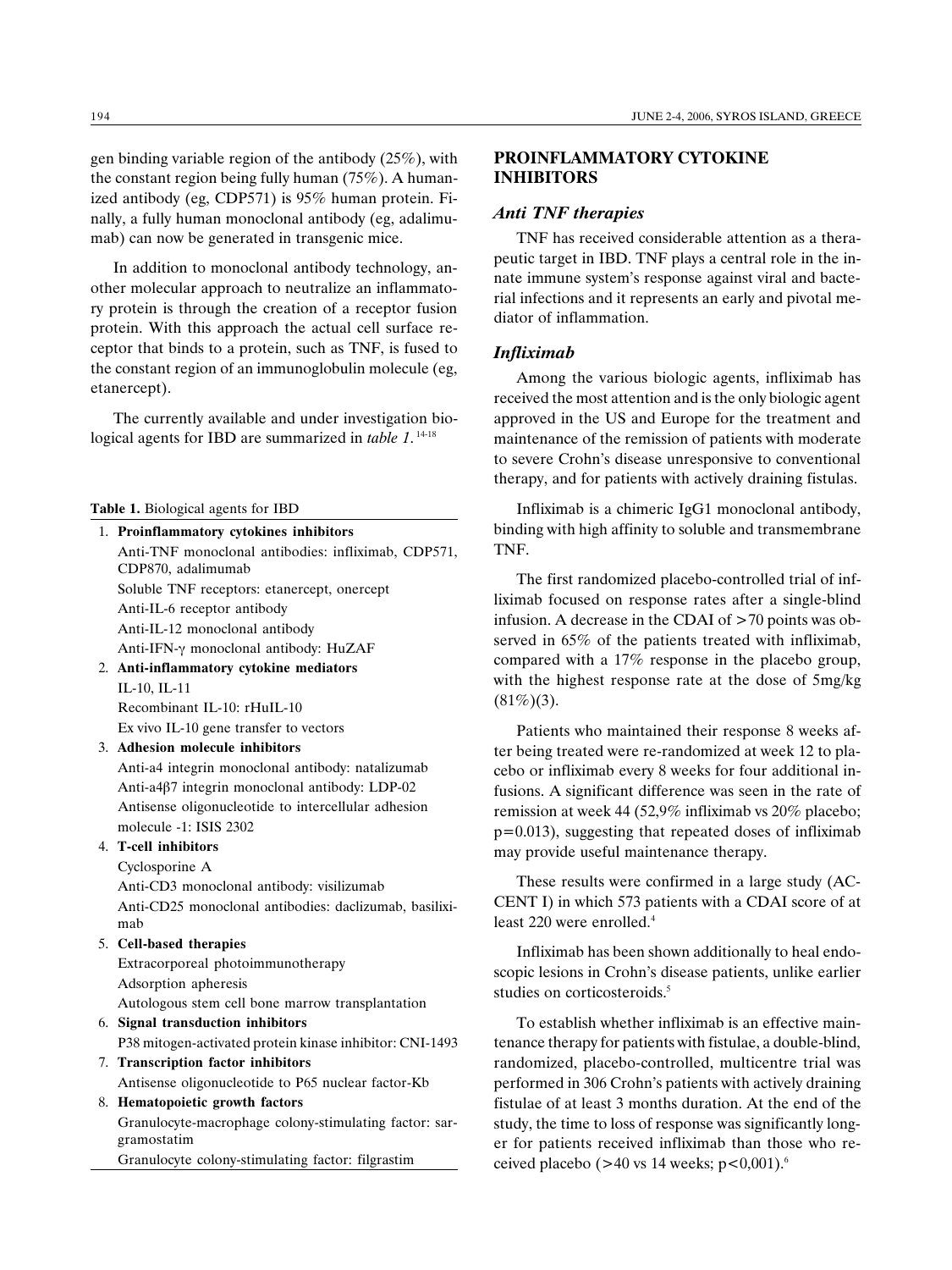Initial studies on the use of infliximab in ulcerative colitis were scarce with conflicting data. Definite evidence for the role of infliximab in the treatment of ulcerative colitis has been recently offered by the two large placebo- controlled clinical trials ACT 1 and 2.

In the ACT 1 study, 364 patients with active ulcerative colitis despite use of steroids/azathioprine/mercaptopourine were randomized to receive placebo or infliximab 5 or 10mg/kg. Overall, infliximab was shown to be effective in treating active ulcerative colitis by reducing signs and symptoms, inducing remission, attaining mucosal healing and facilitating corticosteroid withdrawal compared with placebo.

In the ACT 2 study, 364 patients with ulcerative colitis, refractory to at least one standard therapy including mesalazine, corticosteroids or immunosuppressants were also randomized to receive infliximab 5 or 10 mg/kg or placebo at weeks 0, 2, 6, 14, 22. As a conclusion, in patients with moderate-to-severe ulcerative colitis, infliximab induces and maintains clinical response, clinical remission and mucosal healing, and permits the tapering of corticosteroids while maintaining remission.

Although well tolerated, serious adverse effects may rarely occur, including serious infections, drug-induced lupus acute infusion reactions, delayed hypersensitivity reactions, demyelination, and possibly an increased risk of lymphoma, cardiac failure and death. As far as tuberculosis is concerned, reactivation of latent tuberculosis is a severe complication with all anti-TNF strategies. Due to murine elements inducing immunogenicity, in a prospective study 61% of 125 infliximab-treated patients, developed antibodies to infliximab (ATI) after the fifth infusion. It is therefore recommended that infliximab-treated patients should receive a concomitant immunosuppressive agent to reduce the risk of ATI formation.<sup>7,8</sup>

Finally, there have been several attempts to explain the lack of response observed in about 30% of patients. In a study involving 226 Crohn's patients, the response rate was significantly higher in patients with elevated rather than with normal CRP before-treatment values (76% vs 46%; p=0.004), suggesting that response was associated with higher systemic inflammation. To date, the only replicated predictor of response has been the concomitant use of an immunosuppressive. $9,10$ 

# CDP 571

CDP 571 is a humanized IgG4 anti-TNFa antibody. Four placebo-controlled trials have been reported in CD. Although initial studies suggested clinical responses and steroid-sparing effects, significant differences in remission and maintenance of remission compared with placebo were not documented. Anti-idiotype antibodies against the humanized antibody were detected in 5,3% of the patients receiving CDP 571, illustrating the concept that immunogenicity is not completely eliminated with newer-generation monoclonal antibodies. Further clinical development of CDP 571 for the treatment of Crohn's disease has been discontinued.

## CDP 870 (Certolizumab Pegol)

CDP 870 is a Fab fragment of a humanized anti-TNF monoclonal antibody linked to polyethylene glycol molecule that increases its biological half-life. A placebocontrolled phase II trial of its subcutaneous use at doses of 100, 200 and 400mg showed significant short-term benefits at 2 weeks in patients with active Crohn's disease, but the difference was not sustained at 12 weeks. These preliminary results revealed only modest shortterm effects, with a more pronounced effect in those with elevated CRP. Recently published data (PRECiSE 2) showed efficacy and satisfactory tolerability of the drug at 26 weeks of follow up, independently of the CRP levels.11 Further studies are under way.

#### Adalimumab

Adalimumab is a fully human IgG1 anti-TNF monoclonal antibody, which was recently approved by the FDA for the treatment of rheumatoid arthritis. Phase II/III trials of adalimumab for the induction and maintenance of remission in CD patients are ongoing and the preliminary results demonstrate efficacy at four weeks with loading doses of 160mg followed by 80mg, subcutaneously similar to those of infliximab. In addition, adalimumab was tolerated well in patients who lost their response to infliximab. Larger, phase III trials are underway to assess the long-term response to this agent in active CD.<sup>12,13</sup>

#### Etanercept

TNF exerts proinflammatory effects by binding to two specific transmembrane receptors, p55 and p75. Etanercept is a human fusion protein formed by linking an Fc portion of an IgG1 human antibody to two human soluble p75 TNF receptors. It neutralizes the biologic activity of TNF by binding to soluble and transmembranebound TNF and prevent TNF from binding to the native TNF receptors. In contrast to its efficacy for rheumatoid arthritis, etanercept has not been found to be effective for the induction of remission in patients with active CD, although well tolerated at a dose of 25mg twice weekly subcutaneously.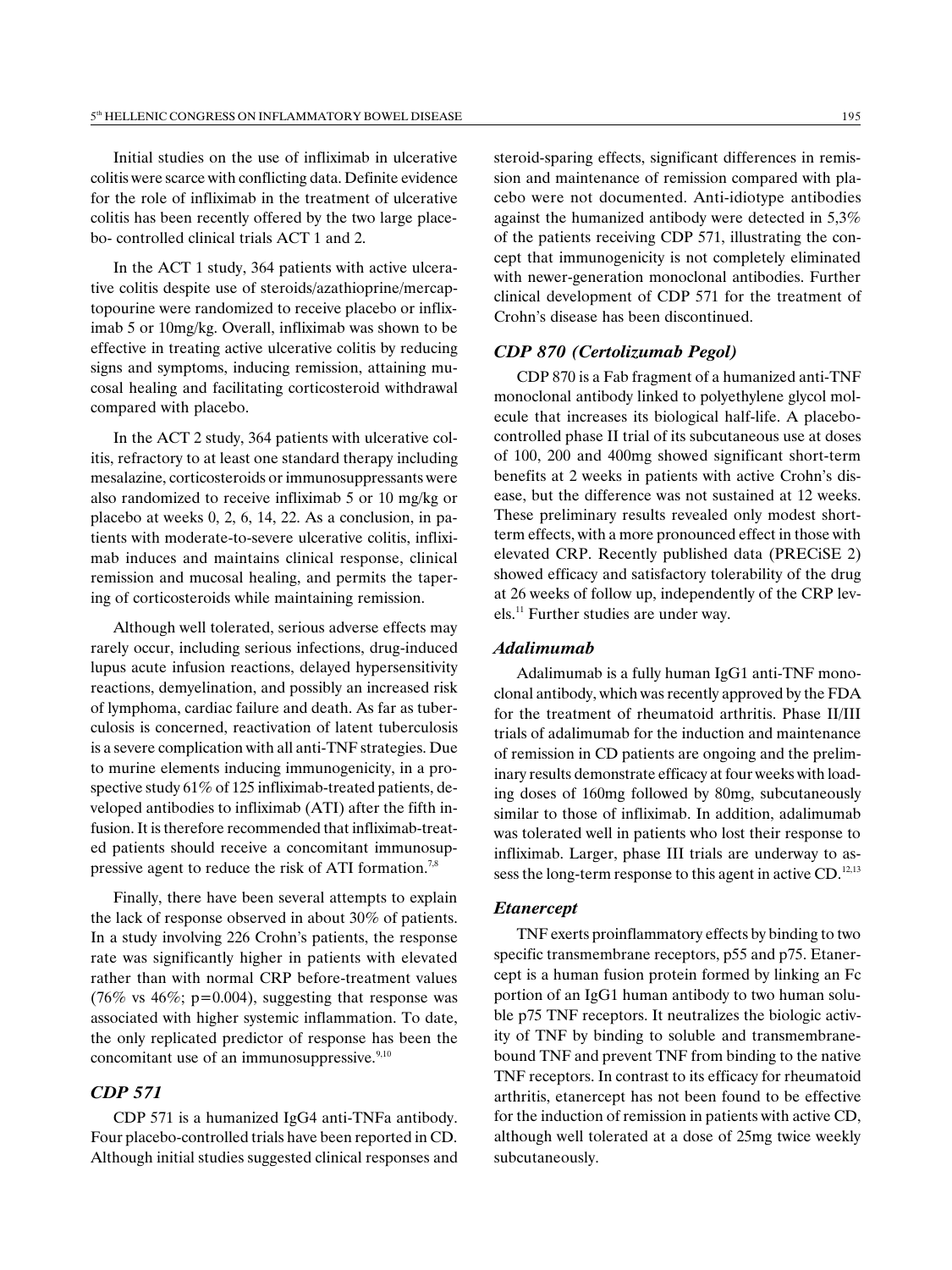#### **Onercept**

Onercept is a recombinant form of human soluble p55 TNF-receptor, neutralizing the biologic activity of TNF. A pilot study of onercept in patients with active CD showed a benefit at higher doses but final results of larger clinical trials were disappointing and the agent is no longer under development for CD.

# Inhibitors of Proinflammatory Cytokine **Receptors**

#### Anti IL-6 receptor (IL-6R)

IL-6 is a cytokine with a central role in immune regulation, inflammation, and hematopoiesis. Increased serum concentrations of IL-6 and soluble IL-6 receptor (IL-6R) have been correlated to clinical activity of CD. A humanized monoclonal antibody against IL-6R (tocilizumab, MRA) has been developed and its efficacy in the treatment of active CD was investigated in a randomized to placebo trial. The response and the remission rates in the MRA biweekly infusion group were significantly higher than in the placebo group. These preliminary data need further confirmation from larger trials.

## Inhibitors of Th 1 Polarisation

The biologic agents inhibiting Th1 polarisation in patients with IBD include monoclonal antibodies to IL-2, IFN $\gamma$ , IL-18 and IL-12.

Daclizumab, a recombinant humanized IgG1 monoclonal antibody to IL-2R was investigated in an openlabel pilot study in patients with refractory ulcerative colitis with beneficial results. Basiliximab, a chimeric monoclonal anti IL-2R antibody, was also evaluated, as a steroid-sensitizing agent in steroid-resistant UC, in a small study with encouraging results. Further placebo controlled trials are ongoing.

IL-12 is the key cytokine driving Th1 differentiation from precursor T-helper peripheral blood lymphocytes during the treatment period. A recently reported study was significant in active CD.

IFN $\gamma$  is a key cytokine that enhances the Th1- mediated immune response while suppressing the proliferation of Th2 cells. Further clinical studies are needed to confirm the safety and efficacy of the humanized anti-IFN monoclonal antibody (HuZAF) in the treatment of CD.

IL-18 plays a role in the development of Th1 immune response by promoting Th1 differentiation. A monoclonal antibody has been developed, and human studies are awaited.

## ANTI-INFLAMMATORY CYTOKINE MEDIATORS

IL-10 is an anti-inflammatory cytokine that down-regulates the production of proinflammatory cytokines and is elevated in the serum and intestinal mucosa of patients with active CD and UC. The results of three phase III trials of parenteral use were disappointing. However rectal administration improves colitis in animals and further research in humans is needed.

IL-11 attenuates the inflammatory response by inhibiting the expression of NFK-B and in turn IL-1, TNF and other proinflammatory peptides. In trials a greater proportion of patients achieved remission compared to placebo but the appearance of thrombocytosis is of concern, given that CD is associated with a prothrombotic tendency. Oral and rectal administration is under investigation.

## ADHESION MOLECULE INHIBITORS

The recruitment of leukocytes from the blood into the tissue is regulated by sequential engagement of adhesion molecules on leukocytes with signaling molecules on endothelial cells. The integrins are a family of cellsurface glycoproteins that act as adhesion molecules.

Natalizumab is an IgG4 humanized monoclonal antibody to  $\alpha$ 4 integrin. In a large phase II study natalizumab provided short-term efficacy in patients with moderate to severe CD with an optimal dose of two infusions at 3mg/kg four weeks apart. The results of a maintenance study with natalizumab demonstrated also a highly significant maintenance benefit. Recently, the ability to taper oral corticosteroids in patients treated with natalizumab was evaluated in a randomized double-control trial. Natalizumab seems to be associated with steroids sparing effects in patients with CD. Intravenous natalizumab showed also some evidence of clinical benefit at 2 weeks post infusion in patients with active ulcerative colitis. Clinical trials in IBD are on hold at the moment, because of a recent report of polymyeloleukodystrophy in two patients receiving concomitant natalizumab and INFâ, the drug which was recently marketed for multiple sclerosis and has been taken off the market.

MLN-02 is a humanized IgG1 monoclonal antibody to  $\alpha$ 4 $\beta$ 7 integrin which selectively inhibits leukocyte adhesion in the gastrointestinal mucosa. The drug is investigated in phase II clinical trials in patients with active CD and moderately severe UC.

The interaction of lymphocyte-associated  $\alpha$ 1 $\beta$ 2-integrin, also known as leukocyte function antigen (LFA)-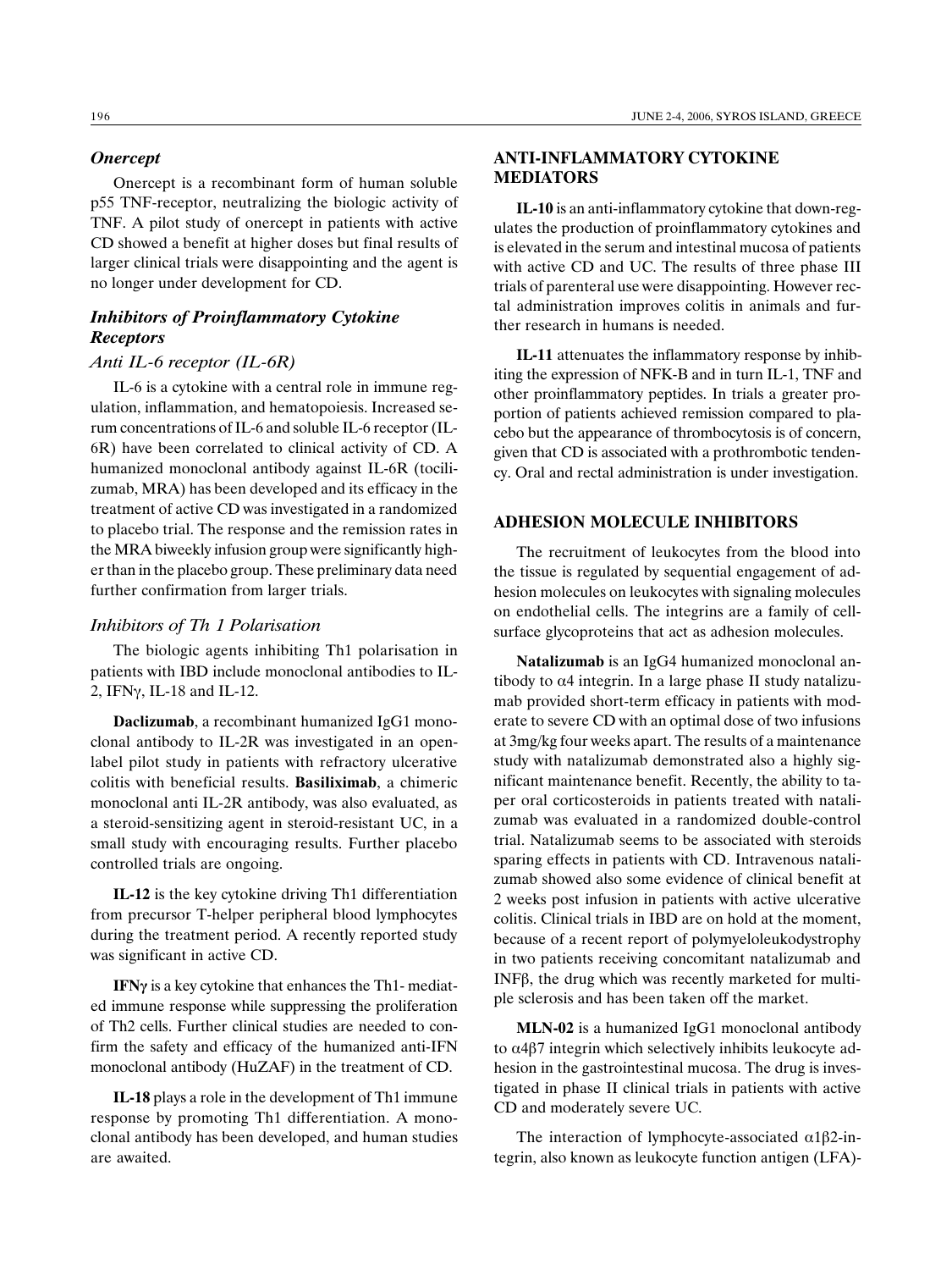1, and its ligand, ICAM-1, is important for the recruitment of leukocytes to inflammatory sites. ISIS 2302 (alicaforsen) results in a reduction in ICAM-1 protein expression. Trials evaluating higher doses of alicaforsen are underway and it is likely that the eventual development of anti-LFA-1 antibodies will be evaluated for treatment of IBD. A recent trial of enema administration of ISIS 2302 was reported to have been positive.

## INHIBITORS OF T CELL ACTIVATION

CD40 ligand (CD40L) is an important co-stimulatory molecule involved in T-cell activation. A humanized monoclonal antibody (toralizumab) has been developed but studies have been halted because of concerns about the risk of thromboembolism.

Anti-CD4 antibodies have been used in a variety of autoimmune diseases, and have been tested in CD and UC. In both cases patients achieved clinical and endoscopic improvement but because of concerns of CD4 lymphopenia no further studies have been performed.

Visilizumab is a humanized antibody to CD3 that has been shown to selectively induce apoptosis in activated T cells. Initial positive results were confirmed by preliminary results of an ongoing phase I/II study aiming to evaluate the efficacy and safety of visilizumab in patients with severe steroid-refractory UC.

## GROWTH HORMONE AND GROWTH FACTORS

Human growth hormone and a variety of growth factors may play an important role in IBD because of their potential use to heal and restore mucosal integrity.

The rationale for the use of growth hormone in CD is to reverse the catabolic process associated with inflammation. Initial results were promising but more controlled trials using the more conventional endpoints of improvement and remission are required.

Keratinocyte Growth Factors (KGF) and Epidermal Growth Factors (EGF) have been used in UC patients with no definite results.

Sargramostatim (recombinant human granulocytemacrophage colony-stimulating factor) and filgrastim (recombinant human granulocyte colony-stimulating factor) are haematopoietic growth factors that stimulate cells of the innate immune system and have been shown to be effective in the treatment of genetic syndromes resulting in neutrophil dysfunction and chronic granulomatous diseases. Phase II trials were performed in CD and it was suggested that both factors may be of benefit in patients with active and fistulising CD, possibly via an immunostimulant effect on neutrophils.

#### **Conclusions**

Infliximab is currently the only biologic agent approved for the treatment of inflammatory and fistulising Crohn's disease. However, ongoing research continues to generate new biologic agents targeted at specific pathogenic mechanisms involved in the inflammatory process. These will have to be tested in human disease to learn who are the likely candidates for this therapy, when is the best time for such interventions, and what combination of treatments and what schedule of administration is likely to produce the ultimate benefit with minimal toxicity. It is incumbent on clinicians to have a basic understanding of immunologic mechanisms and follow the clinical evidence on biologic therapies as it emerges.

#### REFERENCES

- 1. Roitt I, Brostoff J, Male D. Immunology. Text Book.  $5<sup>th</sup>$ Edition. Mosby.
- 2. Lim WC, Hanauer SB. Emerging biologic therapies in inflammatory bowel disease. Reviews Gastroenterological Disorders 2004; 4:66-85.
- 3. Papachristou GI, Plevy S. Novel biologics in inflammatory bowel disease. Gastroenterol Clin North Am. 2004; 33:251-269.
- 4. Hanauer SB, Feagan BG, Lichtenstein GR, et al. Maintenance infliximab for Crohn's disease: the ACCENT I randomized trial. Lancet 2002; 359: 1541-1549.
- 5. Ardizzone S, Bianchi Porro G. Biologic therapy for inflammatory bowel disease. Drugs 2005; 65:2253-2286.
- 6. Sands BE, Anderson FH, Bernstein CN, et al. Infliximab maintenance therapy for fistulizing Crohn's disease. N Engl J Med 2004; 350: 876-885.
- 7. Rutgeerts P, D'Haens G, Targan S, et al. Efficacy and safety of retreatment with anti-tumor necrosis antibody (infliximab) to maintain remission in Crohn's disease. Gastroenterology 1999; 117: 761-769.
- 8. Rutgeerts P, Feagan BG, Lichtenstein GR, et al. Comparison of scheduled and episodic treatment strategies of infliximab in Crohn's disease. Gastroenterology 2004; 126:402-413.
- 9. Sandborn WJ, Feagan BG. Review article: mild to moderate Crohn's disease: defining the basis for a new treatment algorithm. Aliment Pharmacol Ther 2003; 18:263-277.
- 10. Blonski W, Lichtenstein GR. Complications of biological therapy for inflammatory bowel diseases.Curr Opin